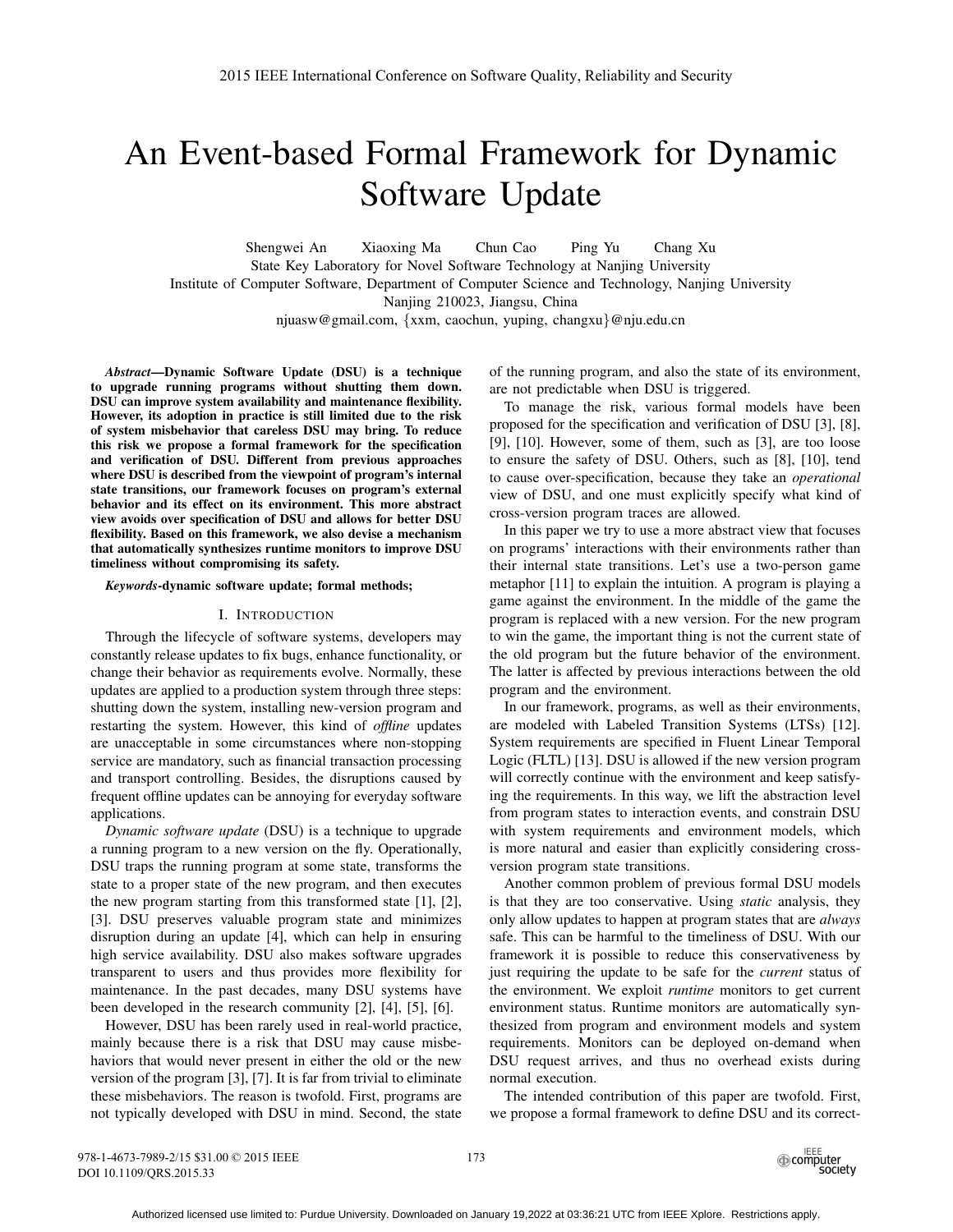ness using LTS and FLTL. The framework helps avoid overspecification of DSU and allows for better DSU flexibility, thanks to its event-based specification and explicit environment modeling. Second, we derive a runtime monitoring mechanism to improve the timeliness of DSU without compromising its safety.

The remainder of this paper is organized as follows. Section II gives some preliminaries about LTS and FLTL. We discuss our understanding of DSU and the motivation for a new framework in section III, and then present the framework formally in section IV. Section V details the runtime monitorbased approach to timely DSU. We overviews related work in Section VI before concluding the paper in Section VII.

### II. PRELIMINARIES

Our framework uses LTS [12] to model programs and their environments, and use FLTL [13] to specify requirements. We briefly introduce LTS and FLTL, following the notations used in [14] and [15].

# *A. Labelled Transition System*

LTS is a state transition system where transitions are labelled with actions. The set of actions (also called events) of an LTS is called its communicating alphabet by which the modeled system interacts with the environment.

Definition 1. (Labelled Transition System) Let *States* be a universal set of states, *Act* be the universal set of action labels. A *Labelled Transition System* (LTS) is a tuple *E* =  $(S_E, A_E, \Delta_E, s_0)$ , where  $S_E \subseteq States$  is a finite set of states,  $A_E \subseteq$  *Act* is a finite alphabet,  $\Delta_E \subseteq (S_E \times A_E \times S_E)$  is a transition relation, and  $s_0 \in S_E$  is the initial state.

Definition 2. (Parallel Composition) Given LTSs *M* =  $(S_M, A_M, \Delta_M, s_{M_0})$  and  $E = (S_E, A_E, \Delta_E, s_{E_0})$ , parallel compostion  $\parallel$  is a symmetric operator such that  $E\|M\|$  is the LTS  $E||M = (S_E × E_M, A_E ∪ A_M, Δ, (s_{E_0}, s_{M_0}))$ , where  $\Delta$  is the smallest relation that satisfies the rules below, where  $\ell ∈ A_E ∪ A_M$ :

- 1) if  $\ell \in A_E \setminus A_M$  and  $(s, \ell, s') \in \Delta_E$ , then  $((s,t),\ell,(s',t)) \in \Delta;$
- 2) if  $\ell \in A_M \setminus A_E$  and  $(t, \ell, t') \in \Delta_M$ , then  $((s,t), \ell, (s,t')) \in \Delta;$
- 3) if  $\ell \in A_M \cap A_E$  and  $(s, \ell, s') \in \Delta_E$  and  $(t, \ell, t') \in \Delta_M$ , then  $((s,t), \ell, (s',t')) \in \Delta$ .

**Definition 3.** (Trace) Consider an LTS  $E = (S, A, \Delta, s_0)$ . A sequence  $\pi = \ell_0, \ell_1, \cdots$  is a trace in *E* if there exists a sequence  $s_0, \ell_0, s_1, \ell_1, \cdots$ , where for every  $i \in \mathbb{N}$  we have  $(s_i, \ell_i, s_{i+1}) \in \Delta.$ 

In this paper we restrict attention to LTSs  $E$  that  $\forall s \in S_E$ , s is reachable.

## *B. Fluent Linear Temporal Logic*

In event-based models, states are characterised by the behavior that originates in these states rather than state variables [13]. FLTL is a method of describing abstract states of LTS which is based on events [14].

**Definition 4.** (Fluent) A fluent is a triple  $FL =$  $\langle I_{FL}, T_{FL},Init_{FL} \rangle$ , where  $I_{FL}, T_{FL} \in Act$  is respectively the set of initiating and terminating actions, and  $Init_{FL}$  is the initial boolean value of *FL*. Obviously,  $I_{FL} \cap T_{FL} = \emptyset$ .

Each action  $\ell \in Act$  induces a fluent denoted by  $\dot{\ell} =$  $\langle \ell, Act \rangle \{ \ell \}, false \rangle$ . It means that when  $\ell$  occurs, this fluent  $\ell$ becomes true, and becomes false when any other action occurs.

The trace  $\pi = \ell_0, \ell_1, \ldots$  satisfies a fluent *FL* at position *i*, denoted  $\pi, i \models FL$ , iff. at least one of the following holds:

- $Init_{FL} \wedge (\forall j \in \mathbb{N} \cdot 0 \leqslant j \leqslant i \rightarrow \ell_i \notin T_{FL})$
- $\exists j \in \mathbb{N} \cdot (j \leq i \land \ell_j \in I_{FL}) \land (\forall k \in \mathbb{N} \cdot j < k \leq i$  →  $\ell_k \notin T_{FL}$

Given a set of fluents  $F$  over  $Act$ , a FLTL formula is defined inductively using the standard Boolean operators, and the temporal operators X (next) and U (strong until) as follows:

• each fluent of  $F$  is a formula,

• if  $\phi$  and  $\psi$  are formulas, then so are  $\neg \phi$ ,  $\phi \lor \psi$ ,  $X\phi$ ,  $\phi U\phi$ . Boolean operators  $\rightarrow$  is defined as:  $\phi \rightarrow \psi \equiv \neg \phi \lor \psi$ , and  $\land$ as  $\phi \wedge \psi \equiv \neg(\neg \phi \vee \neg \psi)$ .

Given an infinite trace  $\pi$ , the satisfaction of a formal  $\phi$  at position *i*, denoted  $\pi$ ,  $i \models \phi$ , is defined as follows [15]:

$$
\pi, i \vDash \neg \phi \quad \text{iff.} \quad \neg(\pi, i \vDash \phi)
$$
\n
$$
\pi, i \vDash \phi \lor \psi \quad \text{iff.} \quad (\pi, i \vDash \phi) \lor (\pi, i \vDash \psi)
$$
\n
$$
\pi, i \vDash X\phi \quad \text{iff.} \quad \pi, i + 1 \vDash \phi
$$
\n
$$
\pi, i \vDash \phi \mathcal{U}\psi \quad \text{iff.} \quad \exists j \geqslant i \cdot \pi, j \vDash \psi \land \forall i \leqslant k < j \cdot \pi, k \vDash \phi
$$

We also use standard abbreviations "true  $\equiv \phi \lor \neg \phi$ " and "false  $\equiv \neg$ true" and temporal operators  $\Box$  (always),  $\Diamond$  (eventually), W (weak until) as syntactic sugar, where  $\Diamond \phi \equiv \text{trueU}\phi$ ,  $\Box \phi \equiv \neg \Diamond \neg \phi$ , and  $\phi \mathbf{W} \psi \equiv ((\phi \mathbf{U} \psi) \vee \Box \phi)$ .

We say  $\phi$  holds in  $\pi$ , denoted  $\pi \models \phi$ , if  $\pi$ ,  $0 \models \phi$ . A formula  $\phi$  holds in an LTS *E* (denoted  $E \models \phi$ ) if it holds on every infinite trace produced by *E*.

## III. DYNAMIC SOFTWARE UPDATE

This section discusses our understanding of DSU and gives a running example.

#### *A. Our Understanding*

Despite the existence of many practices and research on dynamic software update, there is a lack of clear common understanding of how to do it *correctly*. Updating a program at runtime is not difficult *per se* because essentially codes are stored in the same way as data are under von Neumann architecture. However, what we actually care about is how to ensure that the system under updating behaves well before, during, and after the update. To clearly understand this wellbehaveness, or in other words the correctness of DSU, one must take a view from the interactions between the program and the environment around it.

Let us consider a two-person game metaphor proposed by Pnueli [11]. The environment and the program are like two players playing a game. Each player can only choose one of its actions in its turn. In the turn of the environment, the program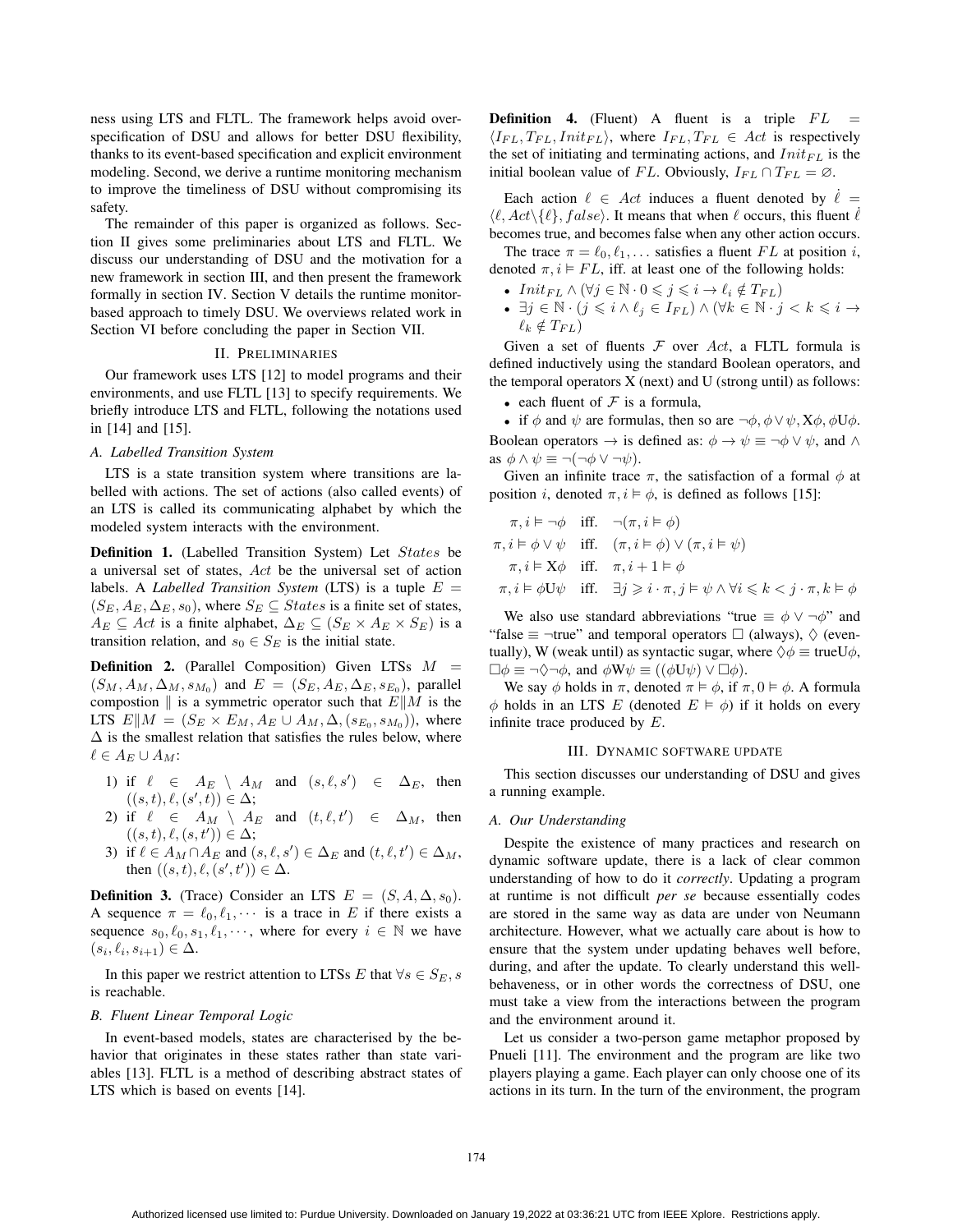can only observe how the environment behaves. The winning condition for the program is that the requirements are always satisfied whatever the environment does.

Suppose in the middle of the game, a new program player takes the place of the current program and continues the game. For the new player to win the game, he does not have to know the strategy and current state of the old program, but must be able to deal with the future behavior of the environment. However, the old program and its environment have interacted for a while before the substitution, and this affects the future behavior of the environment.

Most existing DSU approaches focus on how to map the current state of the old program to a proper state of the new program. However, with the above metaphor, we can see that this is too implementation-oriented and inflexible. Instead, we believe, first, analysis of DSU should be based on the external behavior of programs rather than their internal states, and second, explicit behavior models of environments, in addition to those of programs, are needed.

Based on whether the environment/requirement changes, there are four basic DSU scenarios.

- 1) Neither the environment nor the requirement changes. We want to update the program for reasons such as the enhancement of security or functionality, but we do not change requirements. So the winning condition does not change. In this case, the game is played by the environment and the old version of the program before the DSU. After the DSU, the new version of the program continues to play with the environment and wins.
- 2) The environment does not change but the requirements change. We want the program to do more things and we specify these changes by requirements. This case is like the first case except that the requirements change.
- 3) The environment changes but the requirements do not. The environment changes mainly for two reasons: a) we have the partial model of the environment at first, and then we understand it better and notice some unknown events or actions; b) the environment actually changes because the program works in a different situation. At the beginning of the game, the old program plays with the old environment. At some point, the environment changes, so the program needs to be updated to keep satisfying the requirements.
- 4) Both the environment and the requirements change. This case is more complex, as both the opponent (the environment) and the winning condition (the requirements) are different. We can regard this case as the combination of the second case and the third case.

When discussing the change of the environment, we only consider the case in which the new environment is an extension of the old one, *i.e.*, the first kind shown in the third case. In this case, the new environment can execute the traces of the old environment.



Fig. 3.  $Cli_1$  || $Ser_1$ || $Author_1$ 

## *B. Running Example*

Figure 1 shows our running example. A *Client* gets a token from the *Auth* and uses it to call the *Server*. On receiving the call, the *Server* uses the *Auth* to verify the token and returns the data which it reads form the database. The *Client* then displays the data. Figure  $2(a)$ – $2(c)$  displays the models of the three components. *Auth* is functional and has only one immutable state. The actual concurrent execution of these three components is represented by their parallel composition in Figure 3.

At the beginning, this system is designed without the consideration of DSU. However we now want to upgrade the Auth component to enhance security. The new version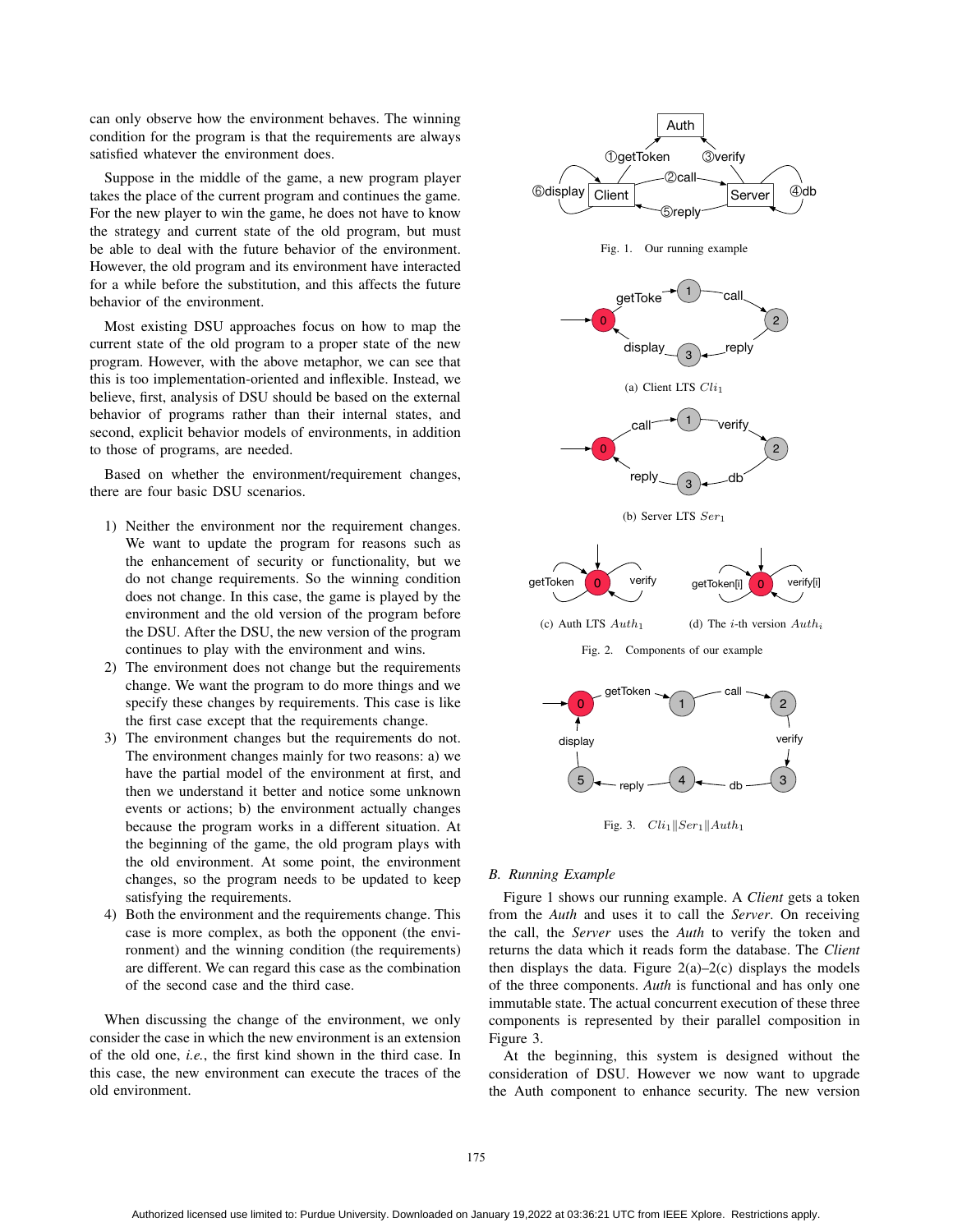

Fig. 4. The environment in DSU  $E_1 = Cli \parallel Ser$ 

uses a stronger encryption/decryption algorithm incompatible with the old version. Thus the new *Auth* would not verify the token issued by the old version. The environment and the program are relative to our focus, so we regard *Auth* in Figure 2(d) as the program and the parallel composition of the *Client* and the *Server* as the environment. The server and the client need to use the same version of *Auth*, otherwise they can not work successfully. In other words, the token obtained by the *getT oken*[*i*] can only pass through the corresponding *verify*[ $i$ ] action where  $i$  stands for the version. If the client calls the server with a token supplied by *getT oken*[1] of  $Author_1$  then the server must use *verify*[1]. The actual environment is shown in Figure 4.

Assume we replace  $\text{Aut}h_1$  with  $\text{Aut}h_2$  after the client uses *getT oken*[1] but before the server uses the *verify*[1]. When the server needs  $verify[1]$  but the  $Auth_2$  has no such action, then deadlock happens. For simplicity, we assume that neither the environment nor the requirement changes. As we discussed above, we can only do DSU correctly when the system is outside a pair of *getT oken*[*i*] and *verify*[*i*].

In this case the disadvantage of the "state mapping" approaches becomes evident. In these approaches DSU are allowed at *quiescent* states [8], [16] where updates are known to be safe. Because each of  $Auth_1$  and  $Auth_2$  has only one state, we can have exact one mapping between the two states in this case. However we can see from above discussion that the mapping is not guaranteed to be safe. So actually there is no quiescent state here according to Zhang's definition in [8].

In fact when the environment is at state 0/3/4/5, we can update the program. We only have an optimistic DSU scheme rather than the pessimistic one here. Given an optimistic DSU scheme, the program itself can not decide whether it's lucky enough to choose the correct DSU. We can use a monitor to monitor the recent history of the program and ensure only correct DSU traces occur. In this case, the monitor mainly observes whether the program is outside a pair of *getToken* and *verify*. When we want to do DSU, we start the monitor and if it says yes then the program can do a correct DSU. The details of the optimistic DSU algorithm is in Section V.

### IV. A FORMAL FRAMEWORK FOR DSU

In this section, we formally define DSU and its correctness with LTS and FLTL. We also illustrate our formalization with the running example introduced in Section III.



Fig. 5. The Environment LTS 1  $1||$ 1

## *A. Formalizing DSU*

We use LTS to model programs and their environments, and FLTL to specify the requirements.

Definition 5. (System, Program, Environment, and Requirements) A system consists of a program and an environment. A program is modeled with a LTS *P*. An environment model is a LTS *E*. System requirements are specified by a set *R* of FLTL formulae.

We use subscripts to denote the version of programs, environments and requirements, and group them together as a tuple  $(P_i, E_i, R_i)$  to denote the system of version *i*. For simplicity, we use  $(P_1, E_1, R_1)$  and  $(P_2, E_2, R_2)$  to denote the system before and after DSU as default.

As we don't want the collaboration of the environment and the program to reach a deadlock, we implicitly include the DEADLOCK FREE property in the requirements as default. Furthermore, following [17], we restrict requirements to be in one of the following two forms: (1) global absence  $\Box \neg \phi$ and global universality  $\Box \phi$ ; (2) global response  $\Box (\phi \rightarrow \Diamond \psi)$ , where neither  $\phi$  nor  $\psi$  has temporal operators. The restriction comes from the controller synthesis algorithm [15] on which our monitor generation algorithm is based. These two forms can express most requirements in practice. Matthew shows response, universality and absence patterns are the top three patterns and global scope is the most popular scope [17].

Let's consider the running example introduced in Section III. As we mentioned before, the environment and the program is relative to our focus. We want to add some new functions into the client, so we regard the client as the program, whose first version  $P_1 = Cli_1$  is shown in Figure 2(a), and the parallel composition of the server and the Auth as the environment whose first version  $E_1$  is in Figure 5. For brevity, we demonstrate our formalization in the first scenario where  $E_1 = E_2$  and  $R_1 = R_2$ .

The requirements  $R_1$  specify that it always holds that the client should eventually display the data if it calls the server to read data:

 $\{$  DISPLAY\_AFTER\_CALL =  $\Box (call \rightarrow \Diamond display)$  }

We want to log when the client requests the server for data, so Figure 6 shows the second version *P*2.

In this paper we assume that each individual version is correct, because we focus on the DSU, and the DSU can't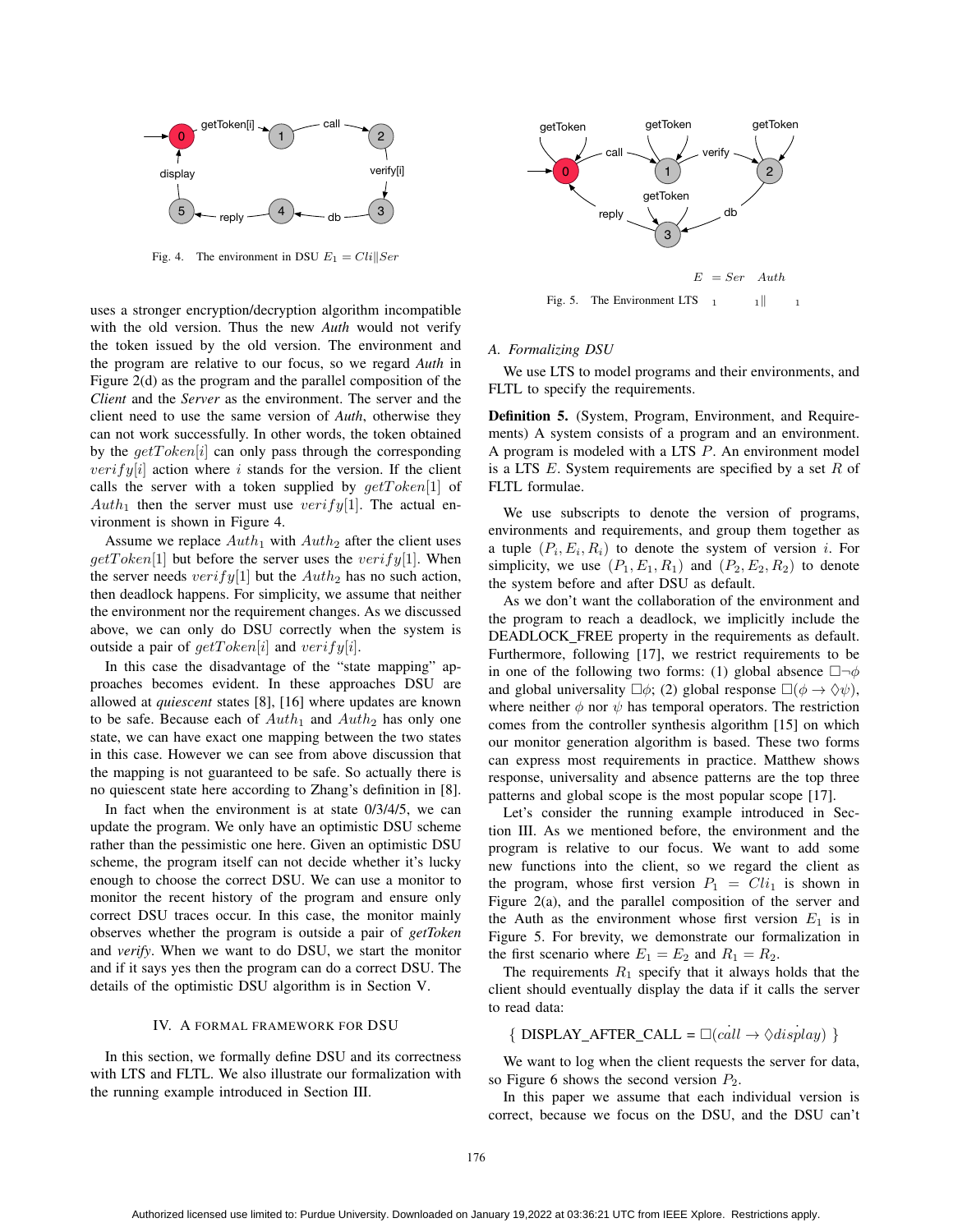

Fig. 6. Client LTS *Cli*<sup>2</sup>

be correct if the system itself is not correct. The correctness of a version means that the version satisfies the requirements. Given a set *R* as requirements and a LTS *S*, we use  $S \models R$  to  $denote S \vDash \bigwedge$  $\Lambda_{\phi \in R} \phi$ <br> $\phi_{\phi \in R} \phi$  for short. In other words, when *R* occurs

on the right side of  $\models$ , *R* stands for  $\bigwedge$ <sup>R</sup> *φ*.

on the right side of  $\vdash$ , *R* stands for  $\bigwedge_{\phi \in \mathcal{C}} f(\phi)$ <br>**Definition 6.** (Correct version) A version  $(P_i, E_i, R_i)$  is correct iff.  $P_i || E_i \models R_i$ .

In our above example, we can easily verify that  $P_1 \parallel E_1 \models R_1$ 

and  $P_2 || E_2 \models R_2$ . **Definition 7.** (DSU scheme) A DSU Scheme is a set  $DS =$  $\{(s,t)|s \in S_{P_1} \land t \in S_{H_2} \}$  (*s*, *t*)  $\overline{f}$   $\overline{g}$  means that by a *dsu*  $\int_{0}^{\infty}$   $\int_{0}^{\infty}$   $\int_{0}^{\infty}$   $\int_{0}^{\infty}$   $\int_{0}^{\infty}$   $\int_{0}^{\infty}$   $\int_{0}^{\infty}$   $\int_{0}^{\infty}$   $\int_{0}^{\infty}$   $\int_{0}^{\infty}$   $\int_{0}^{\infty}$   $\int_{0}^{\infty}$   $\int_{0}^{\infty}$   $\int_{0}^{\infty}$   $\int_{0}^{\infty}$   $\int_{0}^{\infty}$   $\int_{0}^{\infty}$ 

Note that our DSU scheme is defined on the abstract states in LTS. We use "*dsu*" to denote the DSU action. If the actions of the program and the environment include the keyword  $\frac{d}{d\delta u}$ , we can use the relabelling of LTS to rename those actions. Therefore, we assume that the actions of the program and the environment do not include the "*dsu*" for simplicity.

Definition 8. (DSU LTS) Given a DSU scheme *DS*, a DSU **LTS**  $D = (S_D, A_D, \Delta_D, s_D)$  is the LTS generated by applying  $S = (S_D, A_D, \Delta_D, s_D)$ the scheme into  $P_1$  and  $P_2$ , where  $S_{D}$   $\bigcup_{1 \leq l \leq s} S_{P_1} \cup S_{P_2}$ ,  $A_D$  =  $\{dsu\}\cup A_{P_1}\cup A_{P_2},\, \Delta_D=\Delta_{P_1}\cup \Delta_{P_2}$ ∪ {(*s, dsu, t*)|(*s, t*) ∈  $DS$ } and  $s_D = s_{P_1}$ .

Figure 7 shows a DSU LTS for *P*<sup>1</sup> and *P*2. We will explain why it's wrong after we give the definition of a correct DSU LTS and a correct DSU scheme. Because we assume that each version is correct, the behavior before the *dsu* will not violate any old requirements and we only need to consider the

correctness after the *dsu*. Specify the period after a DSU as we can use FLTL to specify the period after a DSU as

follows:

$$
{\sf AFTER\_DSU} = \langle \{dsu\}, \varnothing, \textit{false}\rangle
$$

**Definition 9.** (Correct DSU LTS, Correct DSU scheme) A **DSU LTS** *D* is correct iff.  $D||E_2|$  **A DSU** scheme is correct  $D||E_2 \vDash \Box(A \text{FTER\_DSU} \rightarrow R_2)$ <sup>2</sup>A DSU scheme is correct iff. it can produce a correct DSU LTS.

As we point out in Section III that this paper only addresses the case where  $E_2$  is an extension of  $E_1$  and can interpret the traces in  $E_2$ <sup>5</sup>. So we can make the parallel composition of  $E_2$ and can interpret the traces in  $E_1$ <sup>'</sup>

and  $D$ <sub>p</sub> parallel composition of DSU LTS and  $E_2$  is in Figure 8. The thicker purple edges indicate a trace which causes dead-



Fig. 7. A wrong DSU LTS in 1st scenario



Fig. 8.  $D||E_2$  in 1st scenario



Fig. 9. A correct DSU LTS in 1st scenario

lock: *getToken, dus, log* ⊯ DEADLOCK\_FREE, so Figure 7 gives a wrong DSU LTS. Figure 9 gives a correct DSU LTS. This example tells us that we must take the old and new version of the program, the environment and the requirements into consideration to do a correct DSU.

Each execution of the program and the environment corresponds to a trace of the parallel composed LTS, so a particular DSU transition happens in a particular trace when we use LTS to model system. From now on, we treat the concept of a DSU transition and a DSU trace as the same.

We now define the DSU trace that is an execution of the system during which a DSU happens.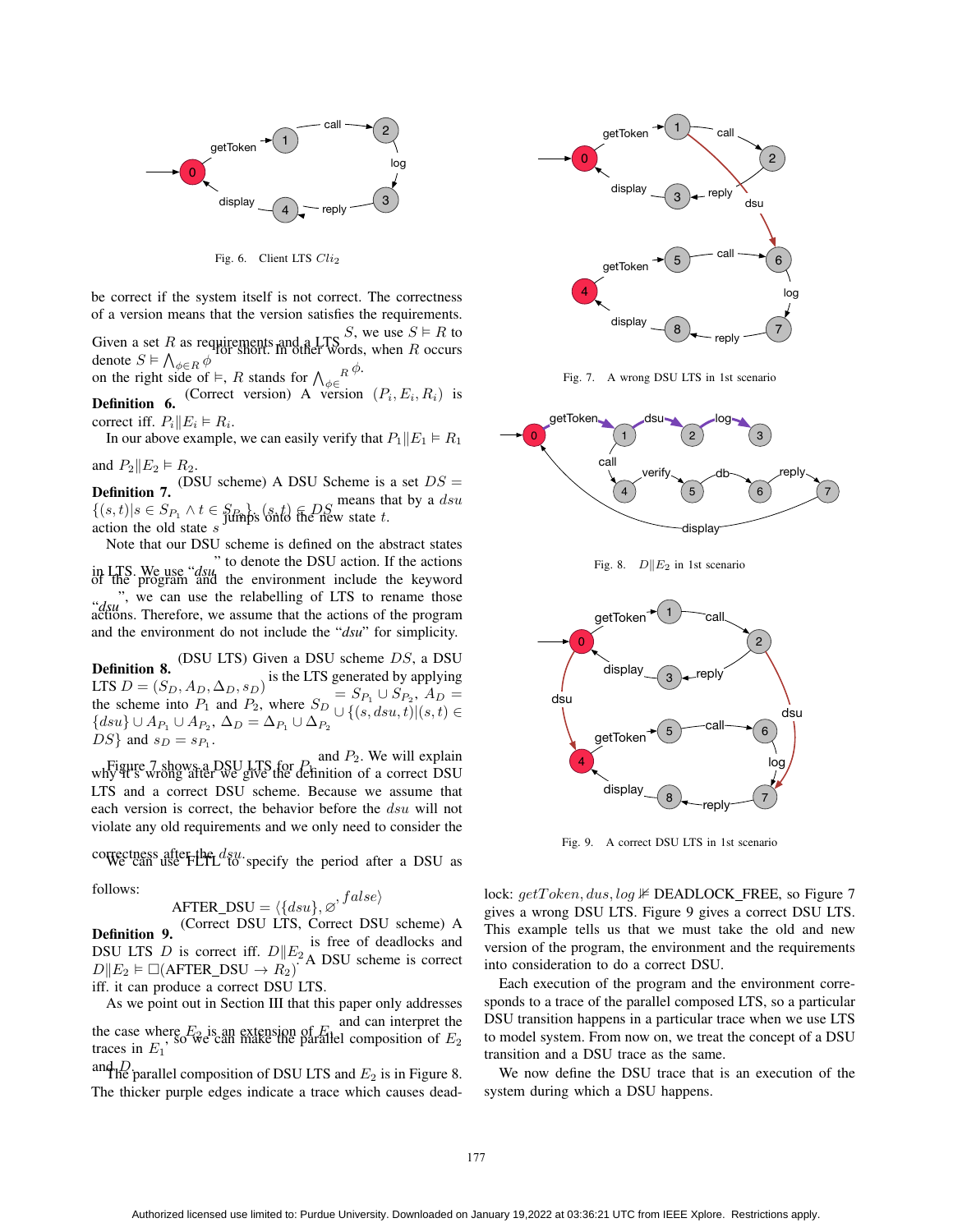

Fig. 10. A correct DSU LTS in 2nd scenario

**Definition 10.** (DSU trace) Given  $(P_1, E_1, R_1)$ ,  $(P_2, E_2, R_2)$ and a DSU scheme, a DSU trace is a trace  $\pi$  =  $\ell_0, \ell_1, \ldots, \ell_i, \ldots$  in  $D||E_2$ , which has exact one *i* such that  $\ell_i$  is *dsu*.

Intuitively, before the "*dsu*", the trace is executed as it is on the  $P_1||E_1$ , and on the  $P_2||E_2$  after the "*dsu*". In other words, the *i*-length prefix of  $\pi$  is a prefix of a valid trace of  $P_1||E_1$ and  $\ell_{i+1}, \ldots$  is a postfix of a valid trace of  $P_2 \parallel E_2$ . A DSU trace  $\pi$  is correct iff.  $\pi \models \Box(\text{AFTER\_DSU} \rightarrow R_2)$ .

Given a correct DSU scheme, we can produce a correct DSU LTS, all possible DSU traces constrained by this DSU LTS are correct. When the program is competing against the environment, it must execute on exact one of all possible traces, then the program can be updated dynamically and correctly. This kind of correct DSU scheme is a pessimistic one. An optimistic one contains correct DSU traces and also may contains incorrect DSU traces.

## *B. Case Study*

Section III shows that there are four DSU scenarios. The first scenario is explained in Subsection IV-A. Here we demonstrate the rest scenarios.

*1) Unchanged Environment and Changed Requirements:* In Subsection IV-A, we update the client to add a *log* action, but we do not specify this function in requirements  $R_2$ . Now we add a property into  $R_2$ :

$$
LOG\_BEFORE\_DISPLAN = \Box(\neg (display \land \neg LOGGED))
$$

where,

$$
LOGGED = \langle \{log\}, \{call\}, false \rangle
$$

If we still use the DSU LTS in Figure 9, we will have some traces violate the  $\Box$ (AFTER DSU  $\rightarrow$  *R*<sub>2</sub>) property whose prefix is *getT oken, call, dsu*.

This case shows again that the correctness of a DSU scheme is related to the requirements. A correct DSU LTS is in Figure 10.



Fig. 12. Deadlock occurs in  $Cli_1$   $|Ser_2| |Auth_1$ 



Fig. 13. New program LTS  $P_2 = Cli_2$ 



Fig. 14. Environment LTS  $E_2 = \text{S}er_2||\text{Aut}h_1$ 

*2) Changed Environment and Unchanged Requirements:* The *db* action may take too long, and the server shown in Figure 11 may die of *timeout* and not reply to the client. If the client stills waits for the server to reply then the deadlock occurs as shown in Figure 12. We need to update the client to the new version in Figure 13. Figure 14 gives the environment  $E_2 = Ser_2||\Delta uth_1$ . The requirements are  $R_1 = R_2 = {DISPLAY\_AFFTER\_CALL}$ . A correct DSU is shown in Figure 15.

*3) Changed Environment and Changed Requirements:* It's easy to demonstrate this case by the combination of the second scenario in section IV-B1 and third one in section IV-B2. We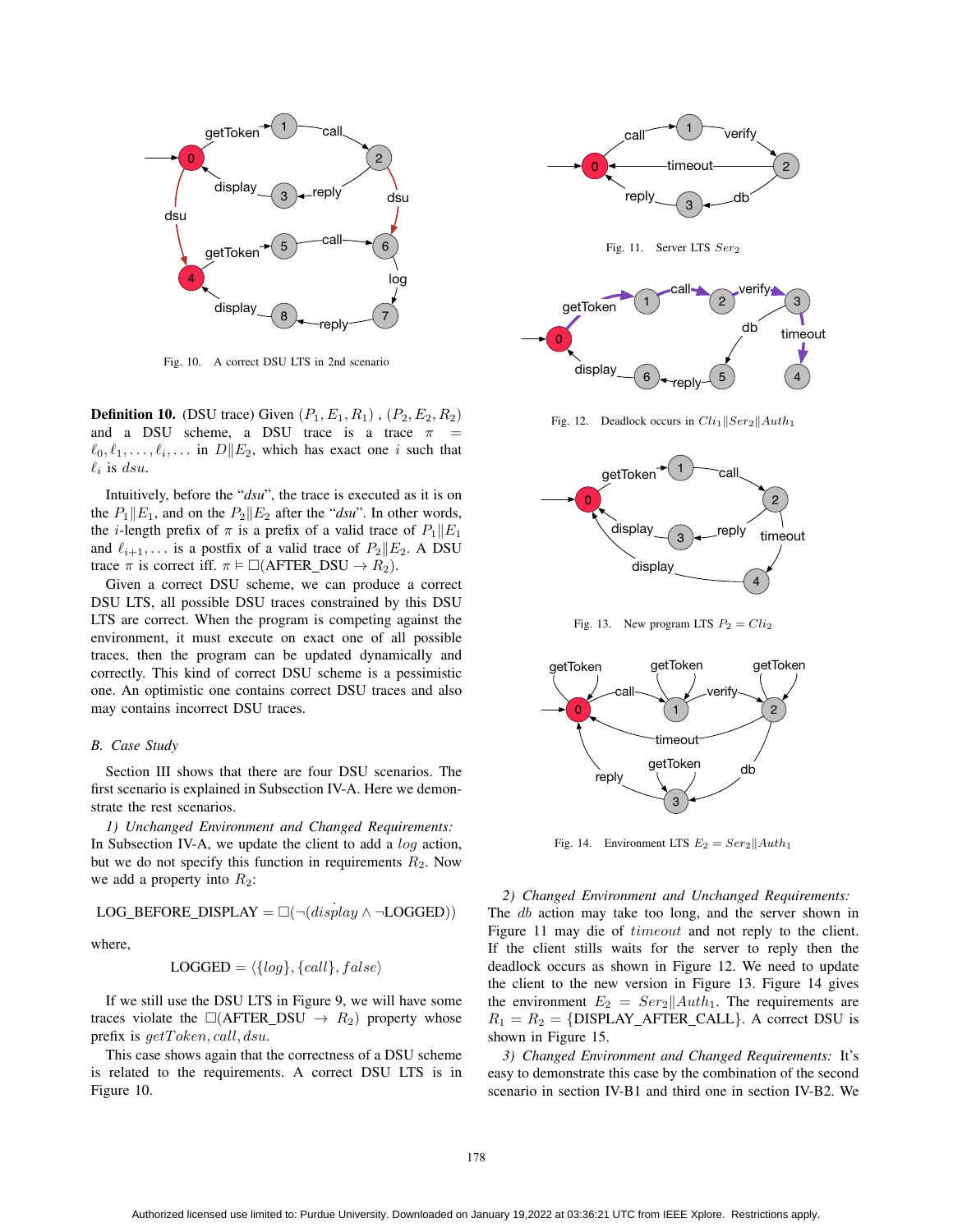

Fig. 15. A correct DSU LTS in 3rd scenario



Fig. 16. A correct DSU LTS in 4th scenario

want to add the *log* function and specify it by requirements, while we actually realize that the server may emit *timeout* without sending *db* data to the client. We omit the new version of client here, as we can easily understand it in the DSU LTS. Figure 16 gives the correct DSU LTS.

## V. OPTIMISTIC DSU SCHEME AND MONITOR

We now detail the example introduced in Section III. We consider the first scenario, that is  $E_1 = E_2 = Cli_1||\text{Ser}_1$ in Figure 4,  $P_i = \text{Aut } h_i$  in Figure 2(d) and  $R_1 = R_2 =$ {Display AFTER CALL}. The only possible DSU scheme of the Auth is in Figure 17 by our definition of DSU scheme. Figure 18 gives the LTS  $D||E_2$ .  $dsu, getToken[2],...$  is a correct DSU trace but *getT oken*[1]*, dsu, . . .* is not. Therefore, we have an optimistic DSU scheme instead of a pessimistic one. Although optimistic schemes do not guarantee correct DSU, we can leverage a runtime monitor to ensure only correct DSU traces actually occur. The outline of our DSU algorithm is shown in Figure 19.



Fig. 17. DSU LTS *D* of  $Auth_1$  and  $Auth_2$ 

The problem of an optimistic DSU scheme is that, at runtime, a program knows exactly its own state but not its environment's state, while the safety of DSU depends on both. For example, the old program always stays in state 0 in Figure 2(d) and correct DSU can start only if the environment is in state 0, 3, 4 or 5 in Figure 4. Probing environment state with some extra device would be too heavy and costly, if possible at all. With our model a light-weighted approach is possible. We attach a monitor to a system, which logs a finite recent history of the program's interactions with environment. At runtime the monitor decides the safety of DSU based on the state of the system and the recent history. Essentially the state of the environment is (partially) inferred with the history. For example, assume we have a monitor that only informs the program to do DSU when the current state of the old program is state 0 and the recent history is *verify*[1]. We can see from Figure 4 that the current state of the environment must be one of state 0/3/4/5 after one *verify*[1] and before one *getT oken*[1]. Hence it ensures only correct DSU should occur.

With the benefits of our formalization, we can define the monitor clearly. An ideal and theoretical monitor is a controller *Ctrl* in a LTS control problem [15]. The controller has only one controllable action *dsu* and it can observe other actions  $Act \setminus \{dsu\}$ . For simplicity, we assume  $E_1 = E_2$  and  $R_1 =$  $R_2$ . It's like a two-player game between the *Ctrl* and  $D||E_2$ . The controller can only observe what the opponent does and restricts the occurrence of *dsu* action. By the definition of LTS control problem, the parallel composition  $Ctrl \| D \| E_2$  satisfies our requirements.

We use the tool MTSA [18] to synthesize a controller for the above example. Figure 20 shows the controller *Ctrl*.

By an ideal monitor, we can ensure the DSU should be correct by our definition, but it need to start monitoring from the initial state together with the program and the environment. We also need to know all the inner actions of the environment. Such a monitor is not practical, as the program can hardly know all of the inner states and actions of the environment. A desirable monitor only records some recent actions of the program and can start at any time.

We can induce a practical monitor from an ideal one (controller). The intuition is that given a recent history *rh* of *P*1, if the ideal monitor can ensure whatever the environment does, it can reach a state which can initiate *dsu* action and then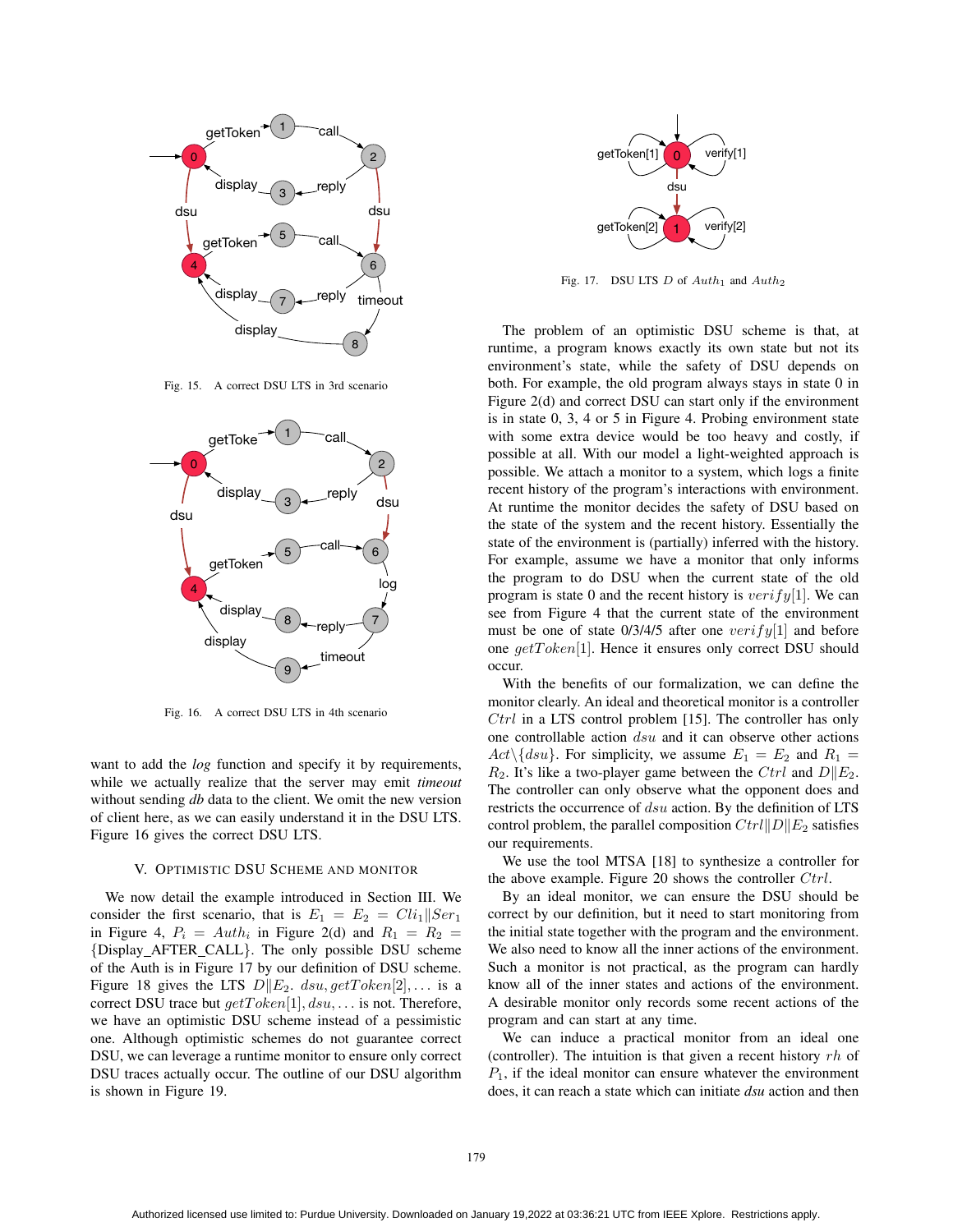

Fig. 18.  $D||E_2$  of Auth DSU



Fig. 19. Monitor-based DSU algorithm

our practical monitor allows the program to do DSU when it knows the recent history is *rh*. We use the notation  $\pi[P_1]$ to denote the subsequence of a sequence  $\pi$  and  $\pi[P_1]$  only consists of  $A_{P_1}$  and  $S^* = \{s | \exists t \in S_{Ctrl} \cdot (s \xrightarrow{dsu} t) \}$  to denote the set of states that can start correct DSU. Given a recent history *rh* of  $P_1$ , if for arbitrary prefix  $\pi$  in the ideal monitor  $Ctrl$ , that  $\pi[P_1]$  ends with  $rh$  implies that execution of  $\pi$  in *Ctrl* goes into some state  $s \in S^*$ , then the practical monitor approves of the DSU request of the program. It is easy to see that a practical monitor may have false negatives but no false positives. That means we may miss some correct DSU traces. However, we never include any wrong DSU traces.

The practical monitor can be de facto implemented as a Deterministic Finite-state Automaton  $DFA_M$  $(Q_M, \Sigma_M, \delta_M, s_M, F_M)$  induced from the controller. Each state of  $DFA_M$  is a subset of  $S_{Ctrl}$ . We can obtain  $DFA_M$ by Algorithm 1. Algorithm 1 is based on breadth-first search.

Algorithm 1 Monitor Generation Algorithm Input: The environment  $E_2$ The DSU LTS *D* The old system *P*<sup>1</sup> Output: Monitor  $DFA_M = (Q_M, \Sigma_M, \delta_M, s_M, F_M)$ 1:  $Q_M = \Sigma_M = \delta_M = s_M = F_M = \{\varnothing\}$ 2: Sythesize the controller *Ctrl*. 3: if there is no *Ctrl* then 4: **return**  $(Q_M, \Sigma_M, \delta_M, s_M, F_M)$ 5: end if 6:  $S^* = \{s | \exists t \in S_{Ctrl} \cdot (s \xrightarrow{dsu} t) \}$ 7:  $s_M = S_{Ctrl}$ 8:  $Q_M.add(s_M)$ 9:  $\Sigma_M = A_{P_1}$ 10:  $queue = new queue$ 11: *queue.enqueue*( $s_M$ ) 12: while queue is not empty do 13:  $S = queue.dequeue()$ 14: **for** each  $act \in A_{S_1}$  **do** 15:  $S' = \{t | \exists s \in S \cdot (s \xrightarrow{act} t)\}$ 16:  $S' = S' \cup \{t | \exists s \in S' \exists a \in A_{E_2} \setminus A_D \cdot (s \xrightarrow{a} t)\}$ 17: **if**  $S' \notin Q_M$  then 18:  $queue. \nspace = \nspace q \times (S')$ 19:  $Q_M.add(S')$ 20: **if**  $S' \subseteq S^*$  then 21:  $F_M.add(S')$ 22: end if  $23:$  end if 24:  $\delta_M.add((S, act, S'))$ 25: end for 26: end while 27: **return**  $(Q_M, \Sigma_M, \delta_M, s_M, F_M)$ 

At first we don't know what the current state of the controller is. It is denoted by the initial state of the DFA. Then we take each possible action of the old program, and select its closure to cover all possible actions of the environment until we can't find new state to add into  $Q_M$ . Each accept state is a subset of *S*∗.

Figure 21 shows the practical monitor model obtained from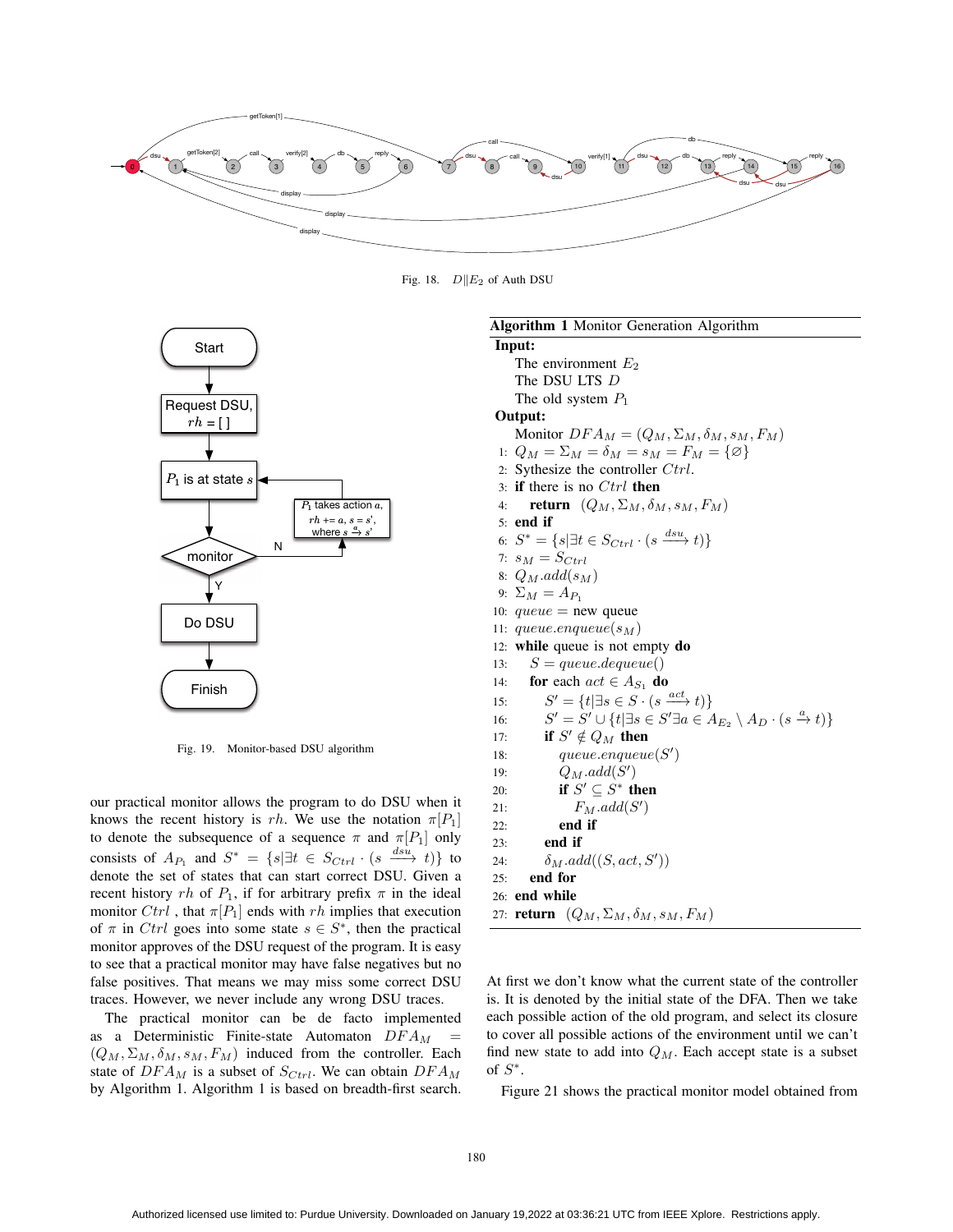

Fig. 20. The controller LTS *Ctrl*



Fig. 21. The monitor  $DFA_M$ 

*Ctrl* in Figure 20. The double rectangle denotes the accepted state of  $DFA_M$ .

**Proposition 11.** DFA<sub>M</sub> generated by Algorithm 1 only *allows correct DSU traces to occur.*

*Proof:* We just need to prove that given a recent history *rh*, if  $DFA_M$  accepts *rh*, then for arbitrary prefix  $\pi$  in *Ctrl* , that  $\pi[P_1]$  ends with *rh* implies that execution of  $\pi$  in *Ctrl* goes into some state  $s \in S^*$ . This is guaranteed by the closure operation in line 16 of Algorithm 1 and the definition of the accept states.

Therefore,  $DFA_M$  can ensure that only correct DSU traces occur. Our algorithm in Figure 19 shows each time when we check the next state of the system, the  $DFA_M$  runs the *history* input. But in practice, as the next *history* input is the extension of the current input, we can let the  $DFA_M$  run with the system and just read the current action *a*.

Note that although this runtime monitor-based approach is safe, it does not guarantee that a DSU will eventually be allowed. This situation can happen when there are concurrent executions of the same component. In these cases one can use techniques similar to those proposed in [7] to achieve a DSU-able state.

# VI. RELATED WORK

Formal treatment of dynamic adaptation of software systems has attracted a lot of research. However, most of them, such as [19], [20], [21], [22], [23], mainly focus on architectural changes. A survey of them can be found in [24]. Here we overview several formal models explicitly addressing behavioral changes in dynamic software update.

An early formal framework for dynamic software update was from Gupta *et al.* [3]. In this work, DSU is regarded as *valid* if it can lead to a reachable state of the new program in a finite amount of time. The authors proved that the validity of DSU is not decidable. However, obviously, the validity of DSU is insufficient for the correctness of DSU because system requirement is not taken into consideration.

Zhang and Cheng formalized dynamic software adaptations with finite state machines and LTL specifications [8]. They focused on a systematic development method for adaptive programs that can start from one program, undergo adaptation, and reach a second program. In their approach there is no explicit environment model. Program adaptation behavior is constrained by global specifications. So developers have to encode both application requirements and environment behavior into global specification. This can be tedious and error-prone for non-trivial environments. Their state machinebased formalism is also inconvenient for modeling interactive behavior of programs. Zhao *et al.*'s mLTL [10] is similar to this approach, and also suffers from these problems.

In a seminar paper, Kramer and Magee studied how to manage dynamic software changes [16]. They defined the concept of quiescence and proposed a safe method for dynamic reconfiguration of distributed systems. This method is general but very conservative. Later proposals, including ours and those discussed in the above paragraph, reduce the conservativeness with the information provided by program models, environment models and requirement specifications.

In a recent work Hayden *et al.* proposed a method for automatic verification of dynamic updates of C programs [25]. This work verifies dynamic updates against client-oriented specifications that constrain program's external visible behavior.

While most approaches address one-step updating, Biyani *et al.* focus on the system's behavior during overlap adaptations and specify them with adaptation lattices [9]. They proposed a framework to support the implementation of overlap adaptation.

Dynamical update also appears in network protocols. Woj-